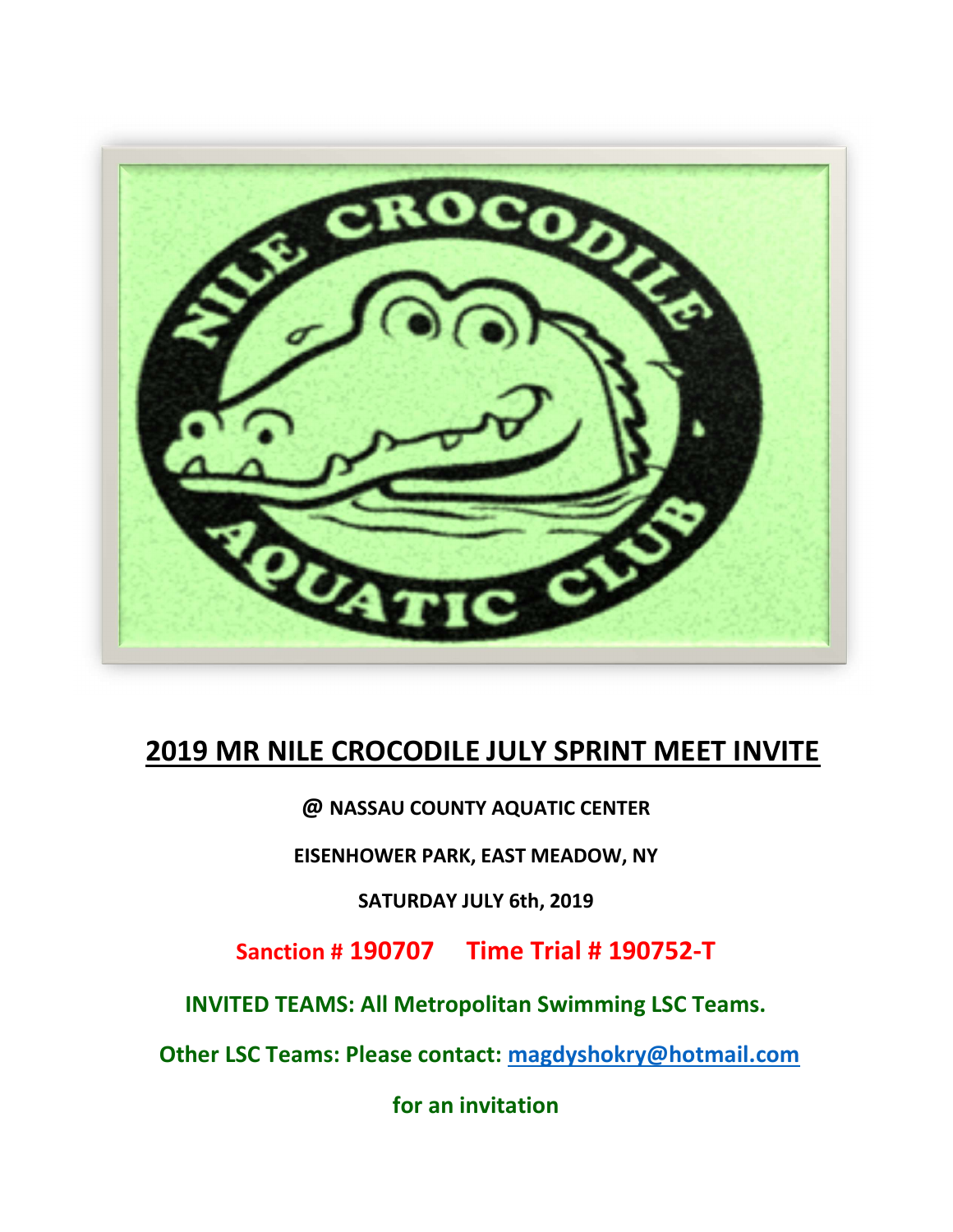### NILE CROCODILE JULY SPRINT MEET INVITE

### JULY 6th, 2019

SANCTIONS Held under the sanction of USA Swimming/Metropolitan Swimming, Inc., #

LOCATION Nassau County Aquatic Center, 1899 Hempstead Tpke.

Eisenhower Park East Meadow, NY 11554

- FACILITY 10 Lane by 50 meter competition pool w/ 2 meter min depth Colorado Timing System, with Alphanumeric Scoreboard The pool has NOT been certified in accordance with Article 104.2.2C (4)
- SESSIONS: 1 session on Saturday July 6th, 2019. Warm up @ 10 am, meet starts @ 11.00 am FORMAT: Timed Finals. Deck Seeding. And Time Trials.
- ELIGIBILITY: Open to all USA Swimming/Metropolitan Swimming Inc. registered swimmers. All swimmers participating in this meet must be registered by  $1<sup>st</sup>$  day of the meet. Age on July 6th, 2019 will determine age for the entire meet.

#### DISABILITY SWIMMERS:

 Swimmers with disabilities encouraged to attend. Contact the meet director if you need special consideration. The athlete / the athlete's coach also responsible for notifying the meet referee of any disability prior to the competition

ENTRIES: Swimmers may enter 4 Individual events per session, Deck Entries are NOT permitted. All Entries must be sent as a Hy-Tek file. Manual Entries will NOT be accepted. Mail payment along with Hy-Tek Meet Entry Fee Report Entries will be accepted until the meet is full. First Come First Served. An email confirming receipt of entries will be sent. Contact Meet Director if you do not receive such a report within 2 days of your original email. Your entries are considered NOT received until you have gotten a confirmation.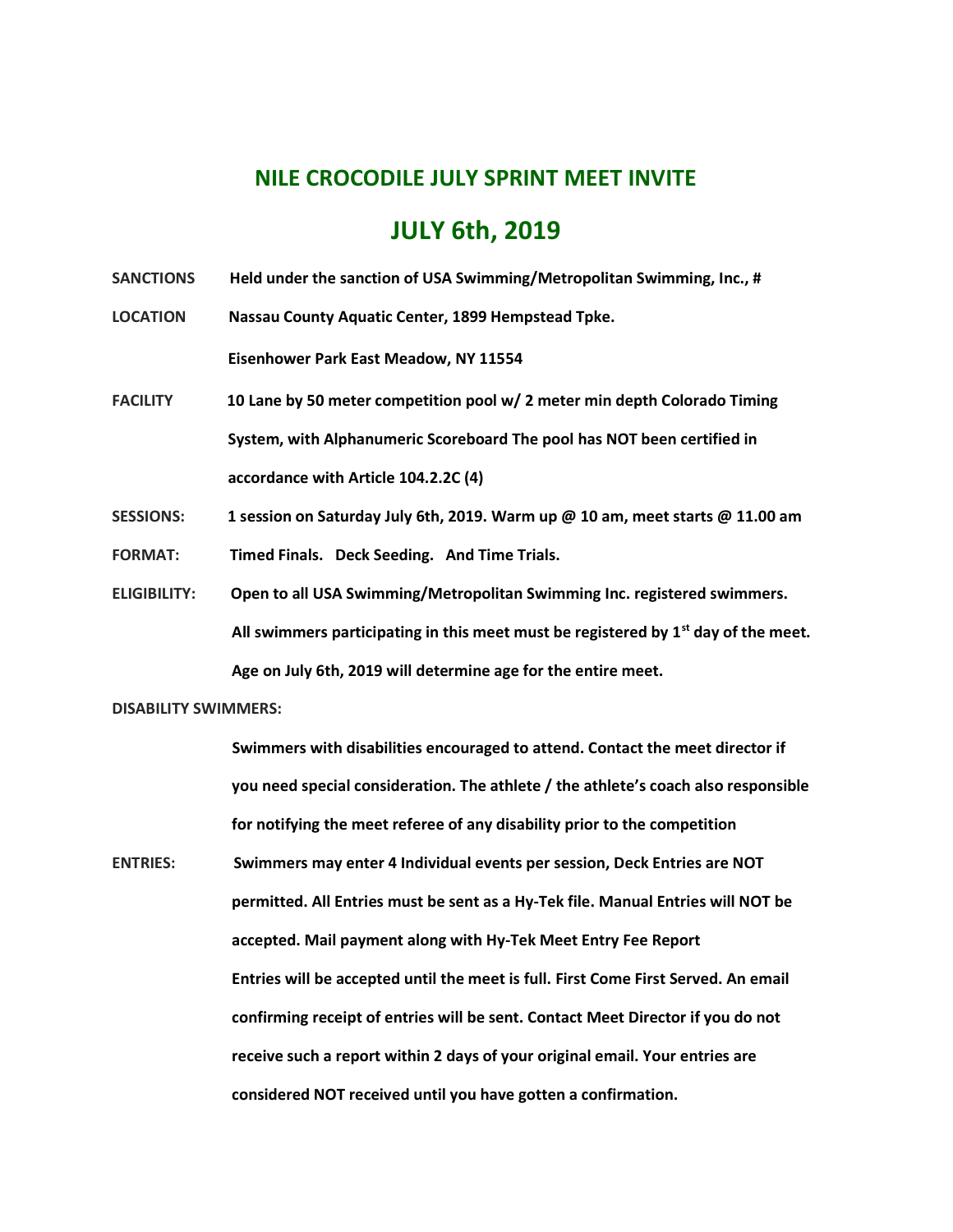U.S. Mail Payment to: NCAC, 61-28 172 Street, Fresh Meadows NY 11365 Email Entries/Confirm Entry Receipt: magdyshokry@hotmail.com

- DEADLINE: June 22nd, 2019. Entries received after the entry deadline will only be accepted if the meet is not full.
- ENTRY FEE: An entry fee of \$7.00 per individual event. And \$7.00 for time trial must accompany the entries. There is a \$5.00 facility fee/athlete. Make a check payable to: NCAC. Payment must be received by July 6th, 2019 for email entries. Failure to pay entry fees by this deadline could result in teams being barred from the meet.
- WARM-UP: Will be informed at the meet according to how many teams and swimmers
- SCRATCHES: Coaches will be given scratch sheets upon check-in for the meet. All scratches are due no later than 30 minutes prior to the start of the session. Coaches are asked to indicate clearly individual events scratches and which swimmers will not be participating in the session.
- COACHES: In accordance with Metropolitan Swimming Inc. Policy, only those coaches who display current, valid USA Swimming credentials will be permitted to act in a coaching capacity at this meet. Coaches who do not possess these credentials will be required to leave the deck area.
- AWARDS: Ribbons only for 12 and under 1-8 places, a crocodile toy for the winner of each Heat, and 5 (\$10 Starbucks gift card) will be giving as random lucky heats.
- OFFICIALS: Meet Referee: Frank A. Zarnitz Anssec180@msn.com 917-2840477 Officials wishing to volunteer should contact Meet Referee by April 21th.

ADMIN OFFICIAL: Michael Gavrilchen, Michael21fromnyc@gmail.com, 646-228-3497

MEET DIRECTOR: Magdy Shokry, magdyshokry@hotmail.com, 347-466-0375

RULES: The current USA Swimming Rules and Regulations will apply. The USA Swimming Code of Conduct is in effect for the duration of the meet. The overhead start procedure may be used at the discretion of the meet Referee.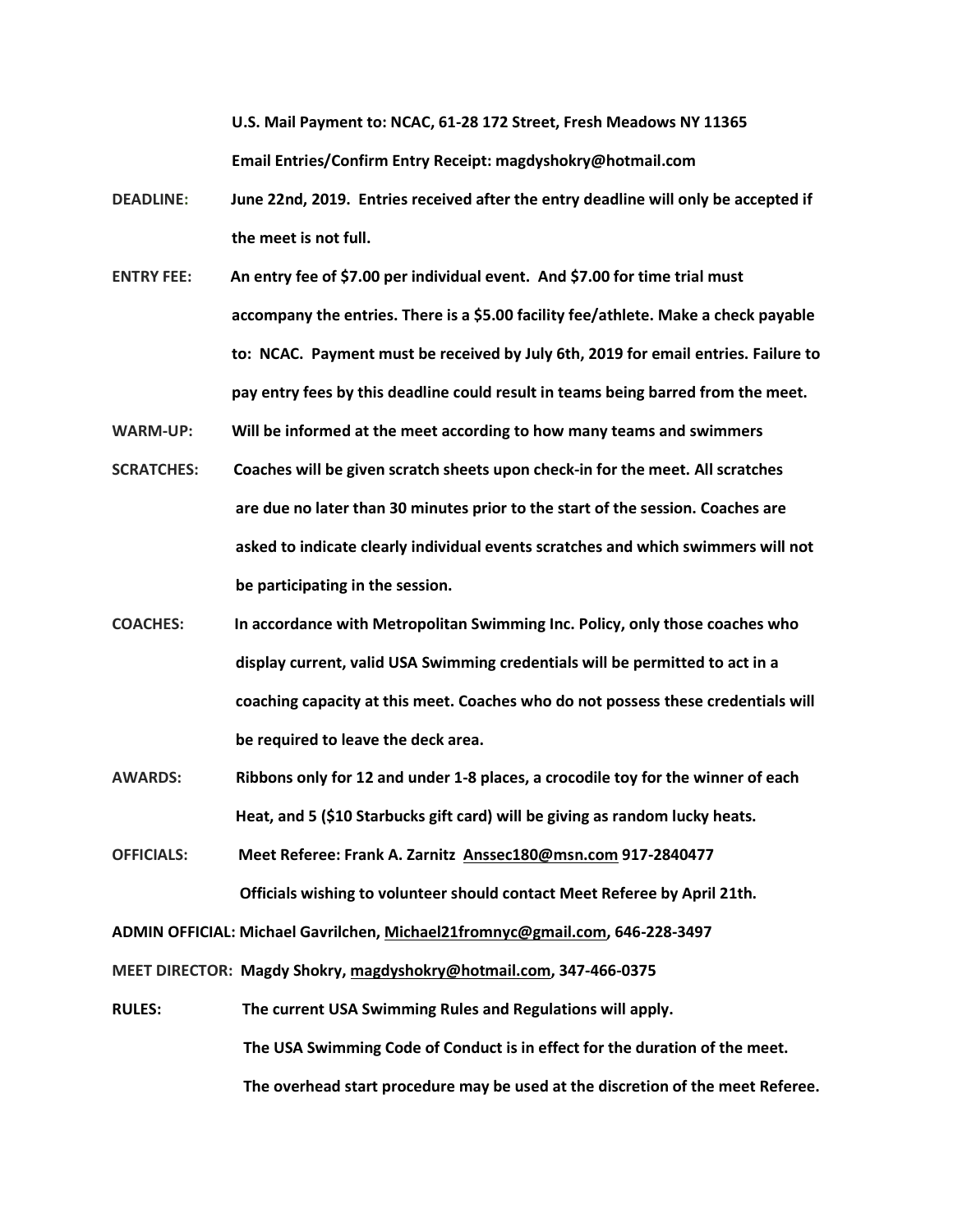- SAFETY: Metropolitan Safety and Warm-up procedures will be in effect. Marshals will be present throughout warmups and competition, and have the authority to remove, with the concurrence of the meet Referee, any swimmer, coach, club, or spectator for failure to follow the safety rules. Any swimmer entered in the meet must be certified by a USA Swimming member coach as being proficient in performing a racing starts or must start each race from within the water. When unaccompanied by a member- coach, it is the responsibility of the swimmer or the swimmer's legal guardian to ensure compliance with this requirement.
- WATER DEPTH: USA 2011 202.3.7 "The meet announcement shall include information about water depth measured for a distance of 3 feet 3½ inches (1.0 meter) to 16 feet 5 inches (5.0 meters) from both end walls." 1 Meter – 15 Feet, 5 Meter – 12 Feet
- DISCLAIMER: Upon acceptance of his/her entries, the participant waives all liabilities and claims for damages against Nassau County, Nassau County Aquatic Center, NCAC Swim Team, Metropolitan Swimming Inc., USA Swimming Inc., their agents / representatives for injuries to anyone during the conduct of the meet.

AUDIO/VISUAL STATEMENT AND PHOTOGRAPHIC POLICY:

 Use of Audio or visual recording devices, including a cell phone or tablet device, is not permitted in changing areas, rest rooms, locker rooms or behind the starting blocks. Photography, of any kind, is not permitted in starting platforms any photographer or videographer, who intends to take pictures at metropolitan sanctioned meet, must complete and submit a photographer registration form to the meet director before commencing Activity Form are available on the Metropolitan swimming website as well as from the Meet Director.

#### DRONE OPERATION:

 Operation of a drone, or any other flying apparatus, is prohibited over the venue (pools, athlete/coach areas, spectator areas and open ceiling locker rooms) any time athletes, coaches, officials and/or spectators are present.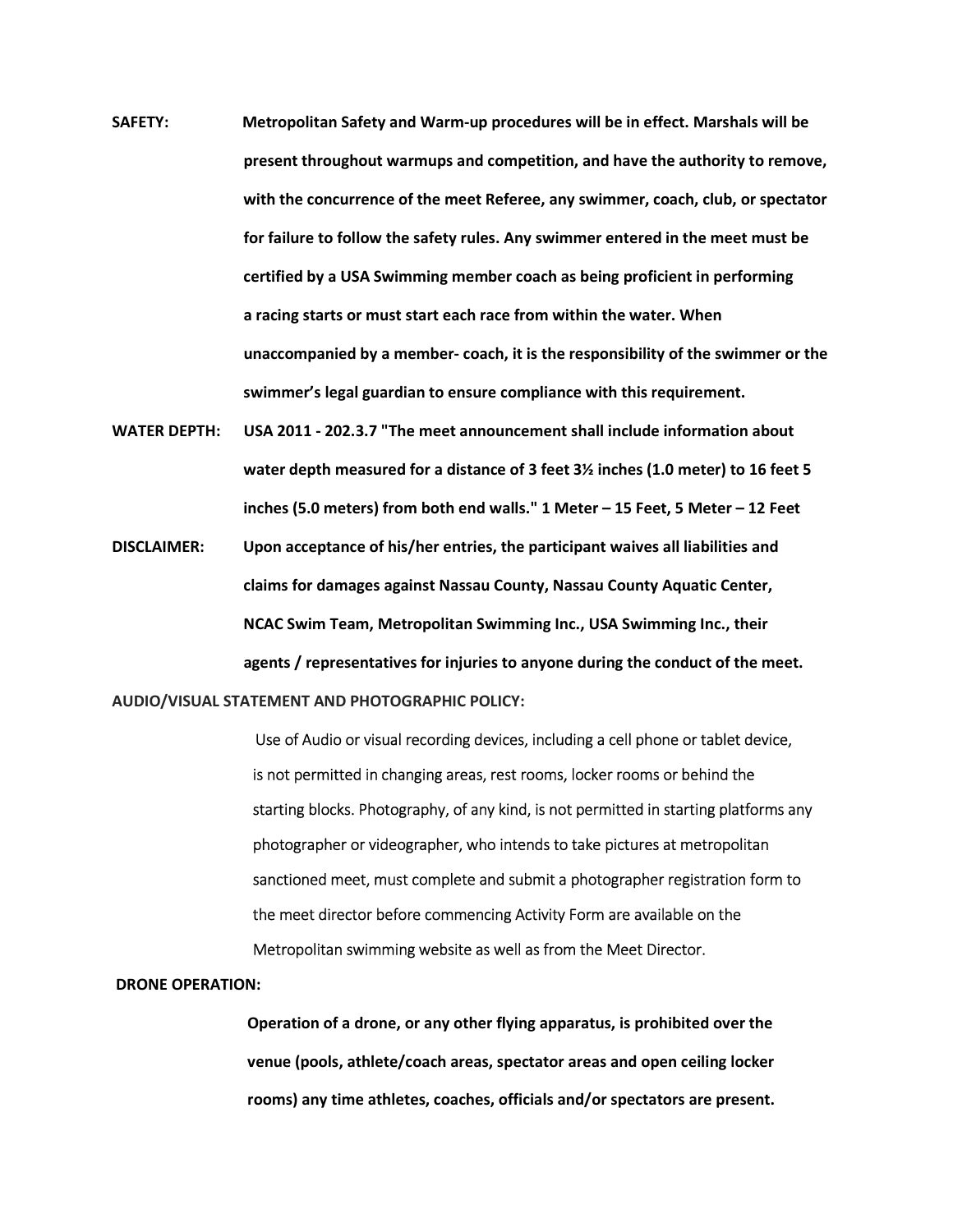DECK CHANGING: Deck changes are prohibited.

ADMISSION: \$7 Admission Fee, \$2 for Programs.

MERCHANTS: A concession stand is operated by the Nassau County Aquatic Center. No glass will be permitted on the deck. A Swim Vendor may be available throughout the entire meet

PARKING: Free Parking available in Lots 1 and 1A of Eisenhower Park

DIRECTIONS: FROM VERRAZANO NARROWS BRIDGE AND KENNEDY AIRPORT: Follow signs to Belt Parkway/Long Island East. Take Belt Parkway eastbound past Kennedy Airport - after Kennedy Airport stay in the left lane and look for signs to Southern State Parkway East. Take Southern State Pkwy East to Meadowbrook Pkwy (northbound) to NY-24 Hempstead Turnpike (exit M4) East. On Hempstead Turnpike go to the left lane and make a left at the first light (Merrick Ave.) At first traffic light make a right. This is the entrance to the pool.

FROM WHITESTONE AND THROGS NECK BRIDGES:

 Take Cross Island Parkway South to Exit 29, Grand Central Parkway eastbound. Follow Grand Central Pkwy to Meadowbrook Pkwy southbound (Jones Beach). Get off Meadowbrook Pkwy at NY-24 Hempstead Tpke.(exit M4). On Hempstead Turnpike go to the left lane and make a left at the first light (Merrick Ave.) At first traffic light make a right. This is the entrance to the pool.